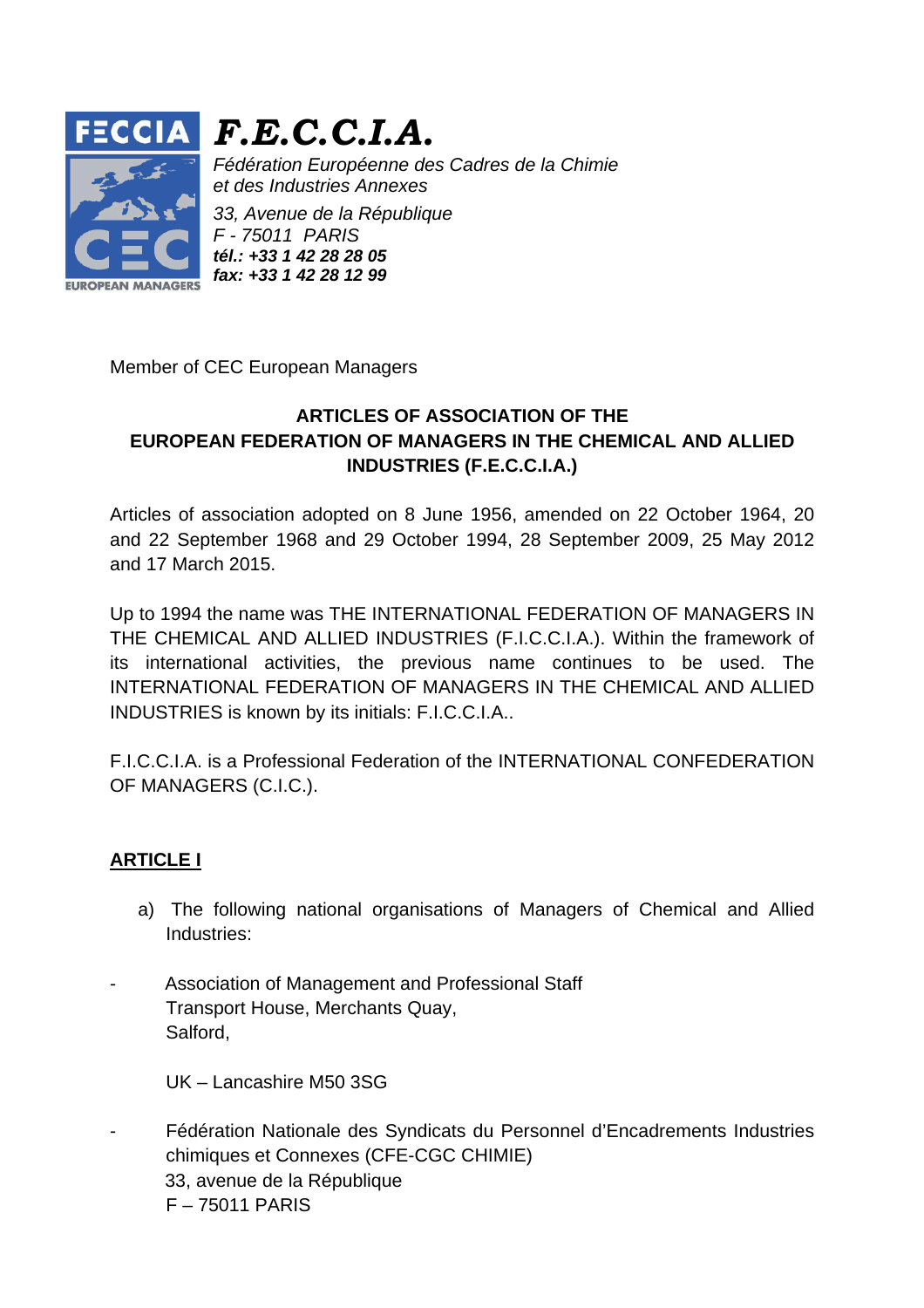- Federazione Nazionale Dirigenti Aziende Industriali (FEDERMANAGER) Via Ravenna 14, I-00161 ROMA
- Fedracion Quimica de la Confederación de Quadros (FEQUICC) c/ CCP- Confederación de Cuadros y Professionales Calle Vallehermoso 78 – 2ª planta E – 28015 Madrid
- Ledarna Sveriges Cheforganisation S:t Eriksgatan 26 SE-102 22 Stockholm
- Lederne the Norwegian Organisation of Managers and Executives Storgt. 25 N-0184 Oslo
- Verband angestellter Academiker und Leitender Angestellter der chemischen Industrie e. V. (VAA) MOHRENSTRASSE 11 – 17 D – 50670 KOELN

make up the EUROPEAN FEDERATION OF MANAGERS IN THE CHEMICAL AND ALLIED INDUSTRIES (F.E.C.C.I.A.) governed by the present Articles of Association.

- b) The EUROPEAN FEDERATION OF MANAGERS IN THE CHEMICAL AND ALLIED INDUSTRIES shall hereinafter be known by its initials: F.E.C.C.I.A.
- c) F.E.C.C.I.A. is a Professional Federation of the EUROPEAN CONFEDERATION OF MANAGERS (CEC European Managers): it is of an exclusively professional nature and refrains from all activities of a political or religious nature.
- d) The Managers are salaried intellectual workers whose duties consist of: command, responsibility, initiative with the exception of people who may, under the legislation of their countries, be considered Employers only.
- e) The associations that comprise both Managers and Office or Commercial Employees are only part of and only contribute to F.E.C.C.I.A. for their Management sections, in accordance with the definition established by C.E.C.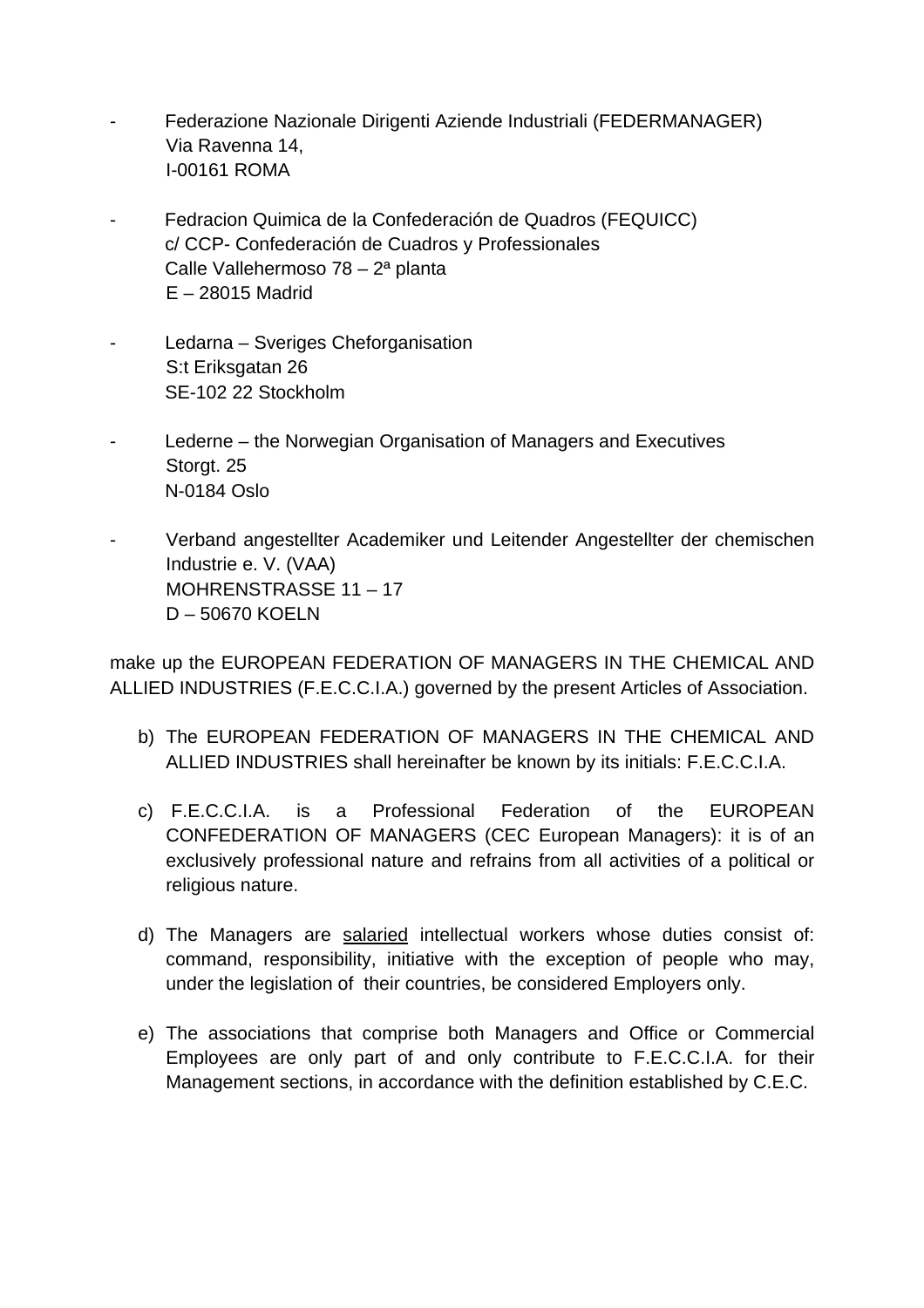# **ARTICLE II**

The objectives of F.E.C.C.I.A., within the framework of the goals pursued by C.E.C., are the following:

- a) study and defence of common professional interests,
- b) improvement, through all appropriate measures, of the economy and living conditions of its members, the safeguarding of the their general interest,
- c) the development, up to the extent possible, of vocational training and the sense of responsibility of the Managers in a spirit of European cooperation,
- d) the representation of the interests of the member associations and of their members in all European Organisations within the geographical framework where F.E.C.C.I.A. has members and where the profession is concerned.

#### **ARTICLE III – HEADQUARTERS**

The headquarters of F.E.C.C.I.A. are located at: 33, Avenue de la République -75011 PARIS. It may be changed by way of decision by the General Assembly.

# **ARTICLE IV – MEMBERSHIP**

- a) F.E.C.C.I.A. may admit new members from Trade Unions or Managerial Staff Unions, from any national professional organisation with Managers from the Chemical and Allied Industries and of a professional representative nature in their country: this membership shall be subject to the agreement of the founding organisation already representing the country under consideration.
- b) F.E.C.C.I.A. may also admit as "Corresponding Members" "mixed" organisations of Managers from the Chemical Industry, i.e., Organisations of Managers consisting of members who are employers, employees and selfemployed.

These "Corresponding Members" may attend our General or Technical Meetings in an advisory capacity.

All membership applications shall be submitted in writing by the competent body of the applying group and shall be accompanied by the articles of association of the latter.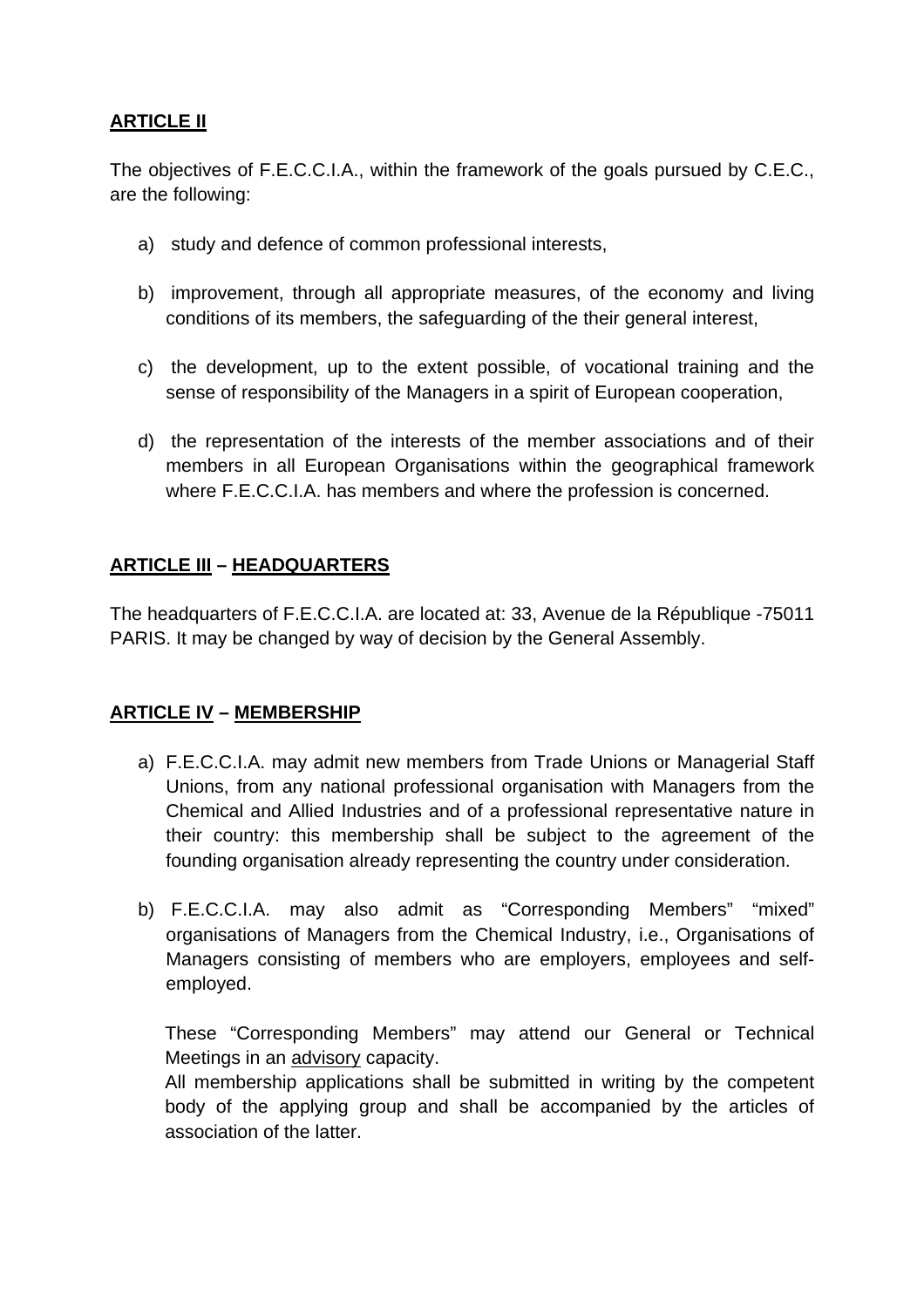c) The Steering Committee shall examine the application. It shall be empowered to decide on provisional admission. Definitive admission shall be announced at the next General Assembly.

# **ARTICLE V – RESIGNATION - EXCLUSION**

- a) Membership in F.E.C.C.I.A. shall be lost on submission of resignation with a prior notice of six months, by its own dissolution, or by exclusion.
- b) At the request of the Steering Committee, the General Assembly may, with a majority of ¾, exclude any member association whose activity may adversely affect the objectives of F.E.C.C.I.A. or does not pay its fees.
- c) In all cases, the body against which exclusion is envisaged shall be notified by the Steering Committee by registered post and its written reply shall be examined. Failure to reply within a time limit of three months shall be considered as acceptance of the exclusion.

# **ARTICLE VI**

The member organisations shall remain fully autonomous, shall keep their national legal personality, distinct from that of F.E.C.C.I.A. They cannot be bound in their respective countries by any decision taken by F.E.C.C.I.A.

# **ARTICLE VII**

The governing bodies of F.E.C.C.I.A. are:

- 1. The General Assembly,
- 2. The Steering Committee,
- 3. The Board.

Working Committees may be set up by the Steering Committee to study questions of a professional and economic nature, the conclusions of which shall be submitted to the Steering Committee.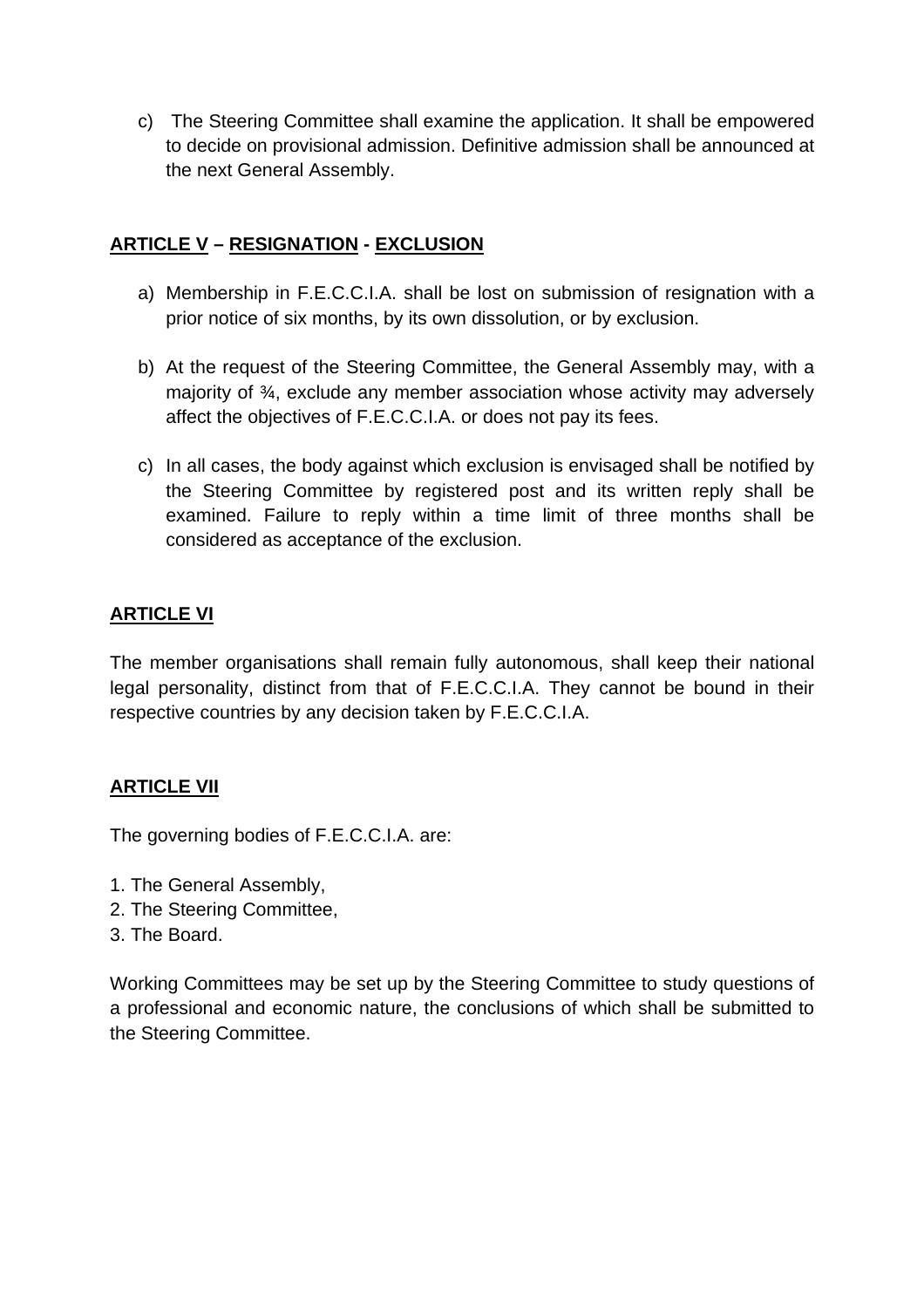#### **ARTICLE VIII** – **ORDINARY GENERAL ASSEMBLY**

- a) The General Assembly shall constitute the basic organ of F.E.C.C.I.A. It shall set out the general guidelines and shall control the activity of the Steering Committee.
- b) It shall obligatorily deliberate on the management and financial report, the budget (expenditure and income), amendments to the articles of association and on any questions introduced to the Agenda by the Steering Committee upon proposal by member associations, the auditors or their substitutes. It shall approve the rules of procedure.
- c) The General Assembly shall consist of delegates from member associations. The number shall be established by the rules of procedure. For the first General Assembly each association shall be entitled to three votes.
- d) The General Assembly shall be convened, in agreement with the Board, by the President of the Federation by a letter or e-mail addressed at least with one month's notice and accompanied by the Agenda and the draft budget.
- e) It shall be chaired by the President of the Federation or, in case of impediment by a Vice-President or any other member appointed by the Steering Committee.

It shall act by simple majority. In the event of a tie, the President shall have the casting vote.

Representation shall be admitted by way of simple written proxy under the conditions set out by the rules of procedure.

However, all amendments to the articles of association or exclusions shall require a majority of ¾ of the delegates present or represented.

- f) The General Assembly shall constitute a quorum when half of the delegates are present or represented. If this quorum is not reached, another Meeting shall be convened within 30 days and then a quorum shall be constituted regardless of the number of members present or represented.
- g) The ordinary General Assembly shall meet at least every three years, if possible during the first half of the year.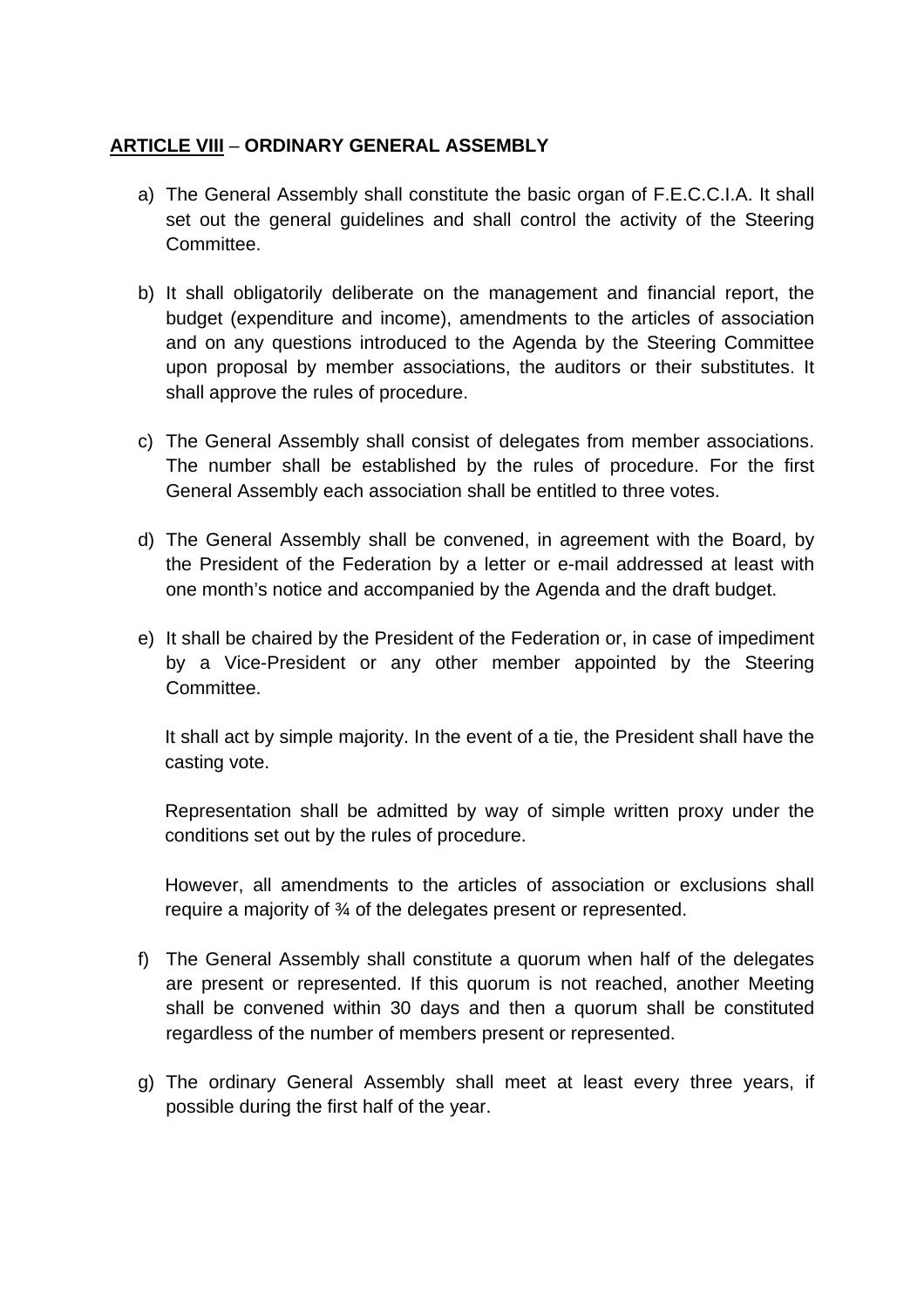## **ARTICLE IX**

In case of an emergency, the President, or failing that, the Steering Committee, may convene an Extraordinary General Assembly under the conditions set out in Article VIII.

This Assembly shall have the same powers as the Ordinary General Assembly. A quorum is reached if half of its members are present or represented.

# **ARTICLE X – STEERING COMMITTEE**

- a) The Steering Committee is the executive body of F.E.C.C.I.A. It shall do everything necessary for the smooth running of F.E.C.C.I.A. It may, at its own responsibility, delegate such power to any person chosen by it. It shall establish the rules of procedure and secure their implementation.
- b) The Steering Committee shall submit the budget to the General Assembly. It shall put on its Agenda all the wishes of the member associations.
- c) The Steering Committee shall consist generally of no more than two members per member association and at least one member per country. The General Assembly may also exceptionally elect as member of the Steering Committee a person who does not belong to the one of the member Organisations.
- d) Each member of the Steering Committee shall be entitled to one vote and those of the members who have given him or her a regular proxy. All voting shall be on the basis of a majority of the members present or represented. In case of a tie, the President shall have the casting vote.

#### **ARTICLE XI – BOARD**

The Steering Committee shall appoint from its members and for a period of three years a Board consisting of:

- 1. The President,
- 2. The Vice-President/s,
- 3. The Secretary General, the Assistant Secretary General and the Treasurer.

The President shall be responsible for the smooth running of F.E.C.C.I.A. in accordance with the articles of association. He shall sign all documents engaging F.E.C.C.I.A. He shall be responsible for the smooth running of the meetings and General Assemblies. In case the President is absent, a Vice-President shall be appointed by the Steering Committee to replace him.